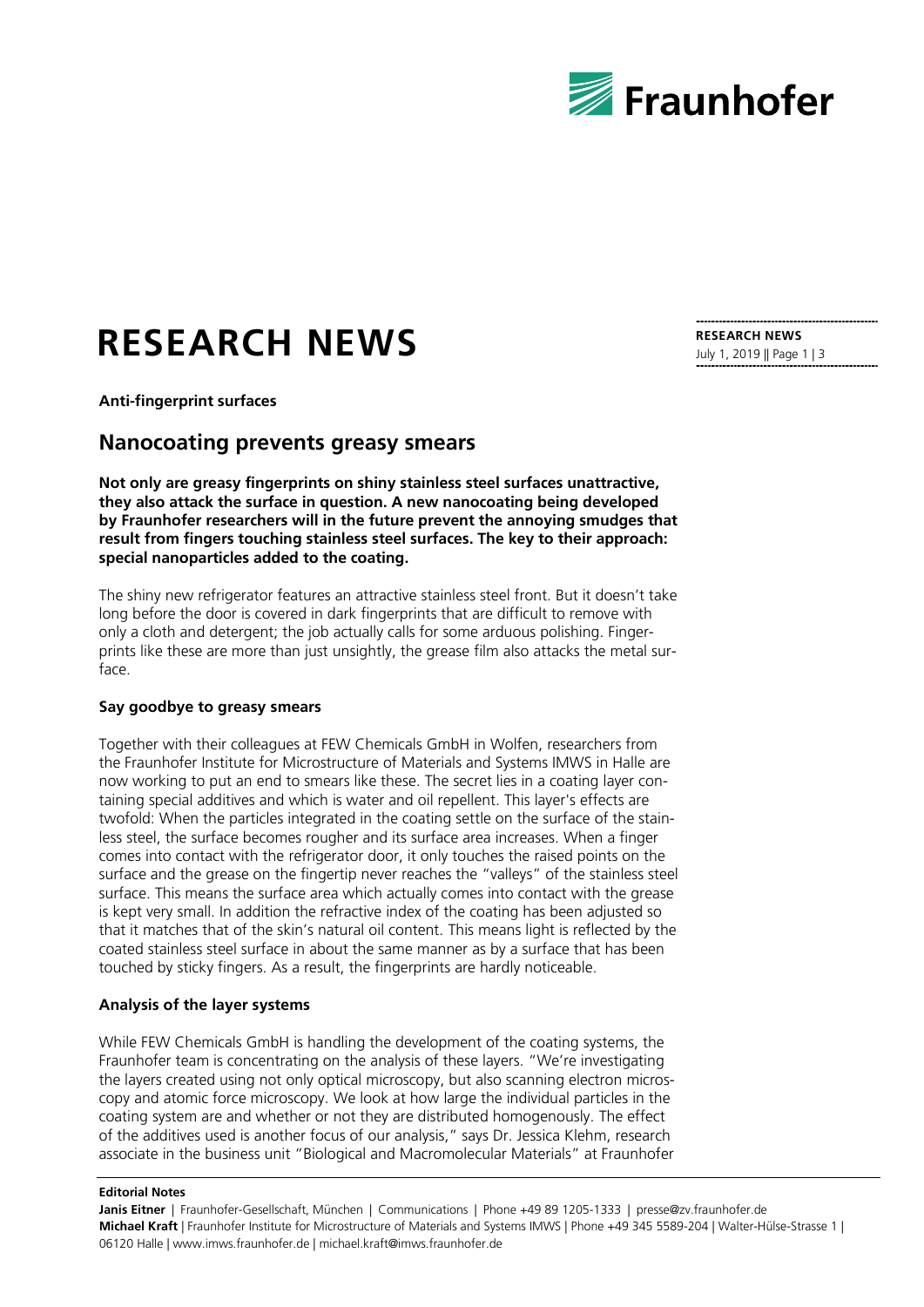

IMWS. Such questions are extremely important in the assessment of the quality of the coating. For example, if the nanoparticles aggregate to form larger particles, the coating may lose its transparency as a result. On the other hand if the particles are too small, the surface remains too smooth, so that the grease film can adhere to it over larger areas in spite of the coating.

Several challenges had to be overcome before these investigations could be conducted. First and foremost, the samples had to be recuced in size. Optimum investigations with optical microscopy as well as further investigation with other methods requires the samples to have a thickness of no more than 60 to 80 micrometers, i.e. about the thickness of a human hair; examination under a transmission electron microscope even requires a sample one thousand times thinner. "We can't cut the samples to size using a saw, which would destroy the coating. Therefore we embed the samples in resin and then grind them down to the desired thickness", Dr. Klehm explains.

### **Automatic testing machine quantifies anti-fingerprint effect**

Furthermore the researchers are developing an automatic testing machine for the layers. The device is not intended to investigate the particles in the coating, but rather the visibility of the fingerprints themselves. The machine dips a stamp in a solution whose composition resembles that of the oily film on human skin. Working automatically and with constantly identical force and duration, this stamp then presses on the coated surface in order to leave behind "fingerprints". The machine will use a combination of spectrometric and optical procedures to analyzes how much of the solution remains on the surface and thus to arrive at a percent value indicating the anti-fingerprint effect of the coating. The scientists are currently working to find the ideal combination of analytical equipment for the purpose.

And the researchers have already found a favorite among the various coating systems they have investigated. The task now is to further optimize the system. Development activities should be completed by the end of 2020, when the industrial-scale production of the coating system will be turned over to FEW Chemicals GmbH.

**RESEARCH NEWS** July 1, 2019 || Page 2 | 3